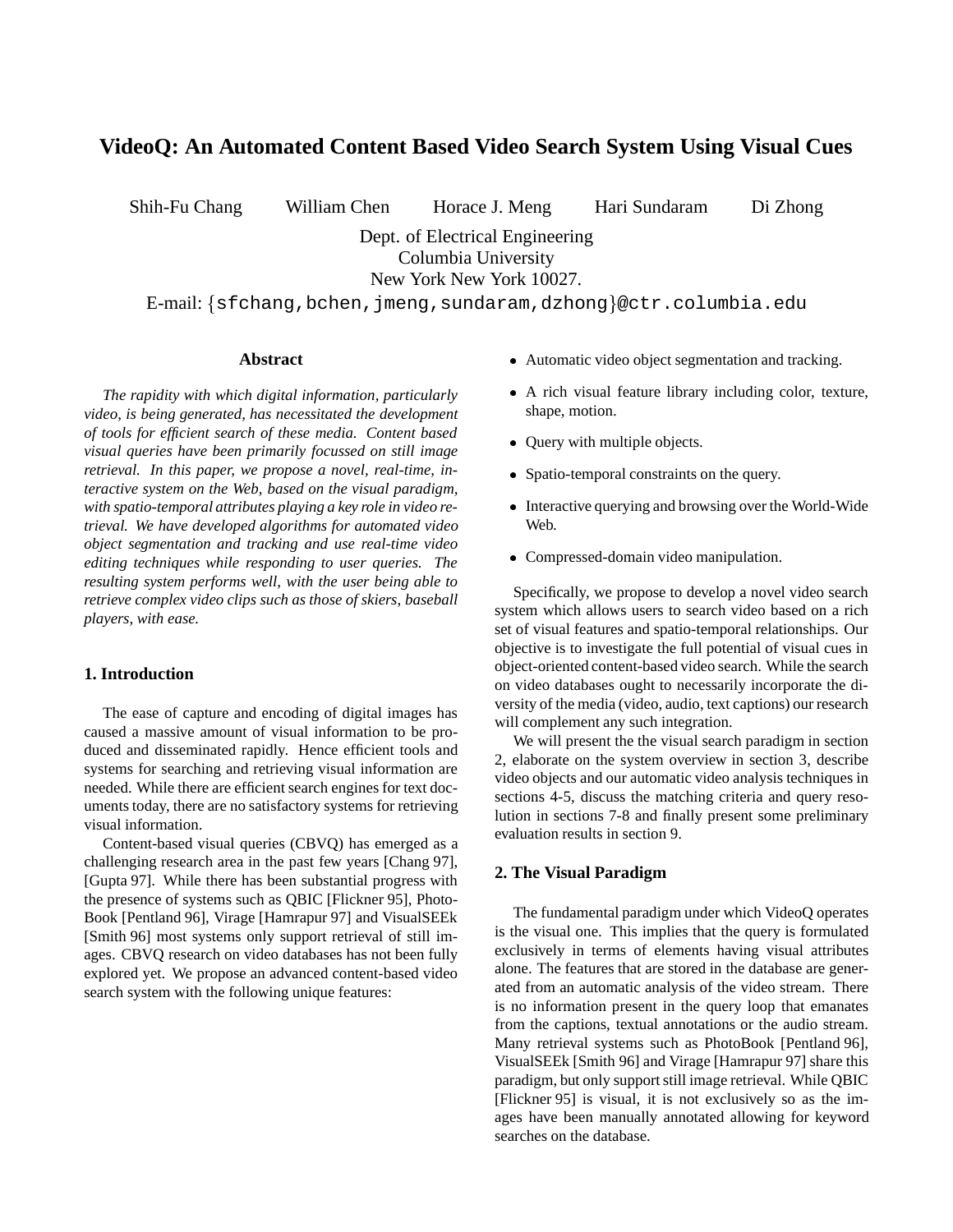

**Figure 1. The visual interface of VideoQ. The figure shows an example query to retrieve video shots of all high jump sequences in the database. The retrieved shots which include three (the second, third and the seventh key-frame) successful matches, bear out the importance the motion attribute in video shot retrieval.**

Video retrieval systems should evolve towards a systematic integration of all available media such as audio, video and captions. While video engines such as [Hauptmann 95], [Hamrapur 97], [Shahraray 95], [Mohan 96] attempt at such an integration, much research on the representation and analysis of each of these different media remains to be done. Those that concentrate on the visual media alone fall into two distinct categories:

- Query by example (QBE)
- Visual sketches

In the context of image retrieval, examples of QBE systems include QBIC, PhotoBook, VisualSEEk, Virage and FourEyes [Minka 96]. Examples of sketch based image retrieval systems include QBIC, VisualSEEk, [Jacobs 95], [Hirata 92] and [Del Bimbo 97]. These two different ways of visually searching image databases may also be accompanied by learning and user feedback [Minka 96].

Query by example systems work under the realization that since the "correct" match must lie within the database, one can begin the search with a member of the database itself. With the hope that one can guide the user towards the image that he likes over a succession of query examples. In QBE, one can use space partitioning schemes to precompute hierarchical groupings, which can speed up the database search [Minka 96]. While the search speeds up, the groupings are static and need recomputation every time a new video is inserted into the database. QBE in principle, is easily extensible to video databases as well, but there are some drawbacks.

Video shots generally contain a large number of objects, each of whom are described by a complex multi-dimensional feature vector. The complexity arises partly due to the problem of describing shape and motion characteristics.

Sketch based query systems such as [Hirata 92] compute the correlation between the sketch and the the edge map of each of the images in the database, while in [Del Bimbo 97], the authors minimize an energy functional to achieve a match. In [Jacobs 95], the authors compute a distance between the wavelet signatures of the sketch and each of the images in the database.

What makes VideoQ powerful is the idea of an animated sketch to formulate the query. In an animated sketch, motion and temporal duration are the key attributes assigned to each object in the sketch in addition to the usual attributes such as shape, color and texture. Using the visual pallette, we sketch out a scene by drawing a collection of video objects. It is the spatio-temporal ordering (and relationships) of these objects that fully define a scene. This is illustrated in Figure 1.

While we shall extensively employ this paradigm, some important observations are to be kept in mind. The visual paradigm works best when there are only a few dominant objects in the video with simply segmented backgrounds<sup>1</sup>. It will not work well if the user is interested in video sequences that are simple to describe, but are hard to sketch out. For example, a video shot of a group of soldiers marching, shots of a crowd on the beach etc. It will also not work well when the user is interested in a particular semantic class of shots: he might be interested in retrieving that news segment containing the anchor person, when the news anchor is talking about Bosnia.

# **3. The VideoQ System Overview**

VideoQ is a Web based video search system, where the user queries the system using animated sketches. An animated sketch is defined as a sketch where the user can assign motion to any part of the scene.

VideoQ which resides on the Web, incorporates a clientserver architecture. The client (a java applet) is loaded up into a web browser where the user formulates (sketches) a query scene as a collection of objects with different attributes. Attributes include motion, spatio-temporal ordering, shape and the the more familiar attributes of color and texture.

The query server contains several feature databases, one for each of the individual features that the system indexes on. Since we index on motion, shape, as well as color and texture, we have databases for each of these features. The video shot database is stored as compressed MPEG streams.

Once the user is done formulating the query, the client sends it over the network to the query server. There, the features of each object specified in the query are matched against the features of the objects in the database. Then, lists

<sup>&</sup>lt;sup>1</sup>Note, even if the background shows a crowd, due to aggressive region merging, they may be merged into one single region.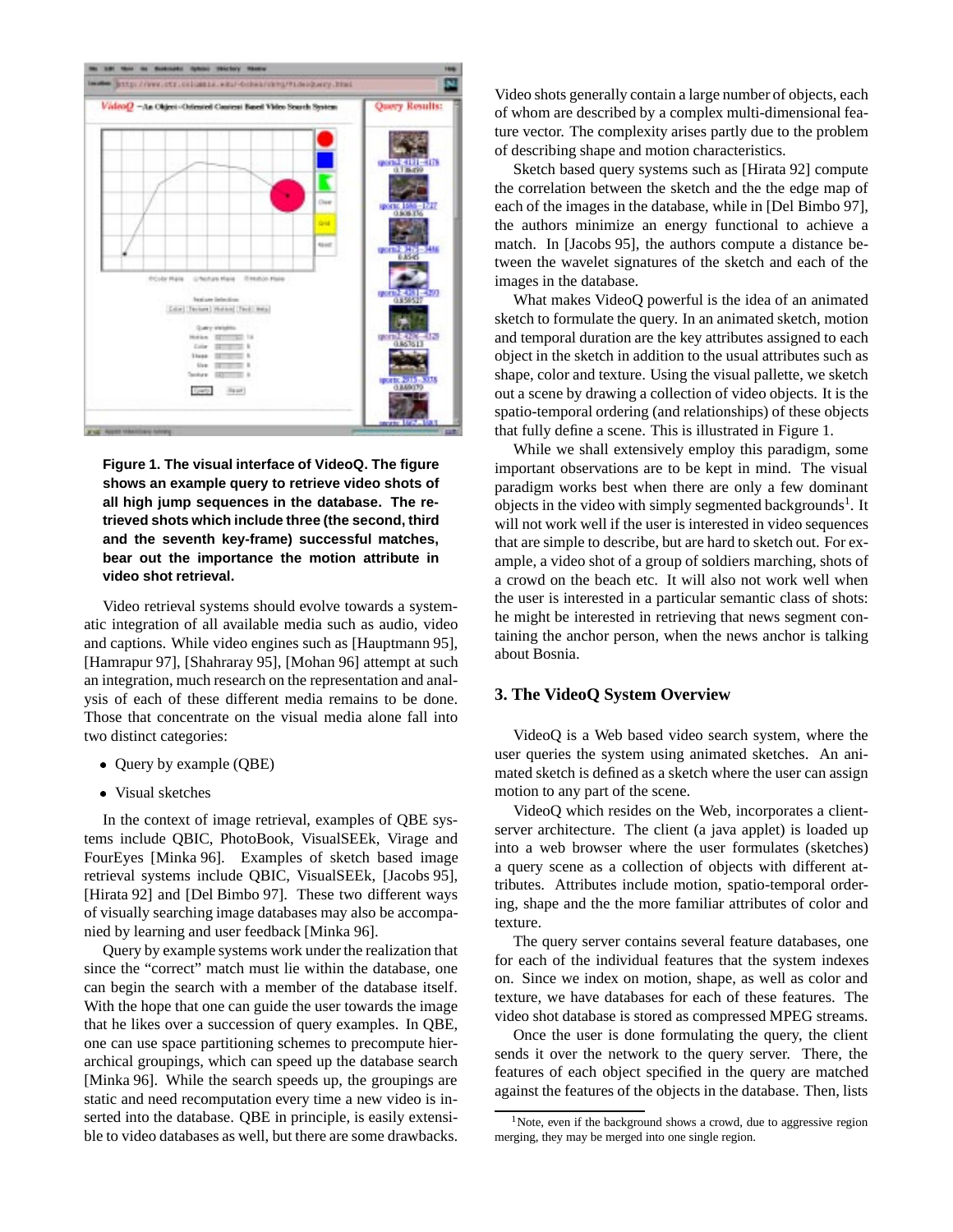of candidate video shots are generated for each object specified in the query. The candidate lists for each object are then merged to form a single video shot list. Now, for each of these video shots in the merged list, key-frames are dynamically extracted from the video shot database and returned to the client over the network. The matched objects are highlighted in the returned key-frame.



# **Figure 2. The VideoQ system where the queries are in the form of animated sketches. The dashed path shows a QBE (query by example) loop, which is absent in the current system, but will be incorporated into the implementation.**

The user can interactively view these matched video shots over the network by simply clicking on the the key-frame. Then, in the backend, the video shot corresponding to that key frame is extracted in real time from the video database by "cutting" out that video shot from the database. The video shots are extracted from the video database using basic video editing schemes [Meng 96] in the compressed domain. The user needs an MPEG player in order to view the returned video stream.

Since the query as formulated by the user in the VideoQ system comprises of a collection of objects having spatiotemporal attributes, we need to formalize the definition of a video object.

# **4. What is a Video Object?**

We define a region to be a contiguous set of pixels that is homogeneous in the the features that we are interested in (i.e texture, color, motion and shape). A video object is defined as a collection of video regions which have been grouped together under some criteria across several frames. Namely, a video object is a collection of regions exhibiting consistency<sup>2</sup> across several frames in at least one feature. For example a shot of a person (the person is the "object" here) walking would be segmented into a collection of adjoining regions differing in criteria such as shape, color and texture, but all the regions may exhibit consistency in their motion attribute. As shown in Figure 3, the objects themselves may be grouped into higher semantic classes.

The grouping problem of regions is an area of ongoing research and for the purposes of this paper, we restrict our



**Figure 3. The feature classification tree.**

attention to regions only. Regions may be assigned several attributes, such as color, texture, shape and motion.

# **4.1. Color, Texture, Shape**

In the query interface of VideoQ, the set of allowable colors is obtained by uniformly quantizing the HSV color space. The Brodatz texture set is used for assigning the textural attributes to the various objects. The shape of the video object can be an arbitrary polygon along with ovals of arbitrary shape and size. The visual palette allows the user to sketch out an arbitrary polygon with the help of the cursor, other well known shapes such as circles, ellipses and rectangles are pre-defined and are easily inserted and manipulated.

#### **4.2. Motion, Time**

Motion is the *key* object attribute in VideoQ. The motion trajectory interface (Figure 4) allows the user to specify an arbitrary polygonal trajectory for the query object. The temporal attribute which defines the overall duration of the object, which can either be intuitive (long, medium or short) or absolute (in seconds).

Since VideoQ allows users to frame multiple object queries, the user has the flexibility of specifying the overall scene temporal order by specifying the "arrival" order of the various objects in the scene. The death order (or the order in which they disappear from the video) depends on the duration of each object).

Another attribute related to time is the scaling<sup>3</sup> factor, or the rate at which the size of the object changes over the duration of the objects existence. Additional global scene attributes include the specification of the (perceived) camera motion like panning or zooming. The VideoQ implementation of the temporal attributes is shown in figure 4.

<sup>2</sup>If two regions exhibit consistency in all features, then they will be merged into one region. Regions which exhibit *no* consistency at all in any feature, would probably not belong to the same object

<sup>&</sup>lt;sup>3</sup>This is the factor by which an object changes its size over its duration on the shot. This change could either be induced by camera motion or by the objects intrinsic motion.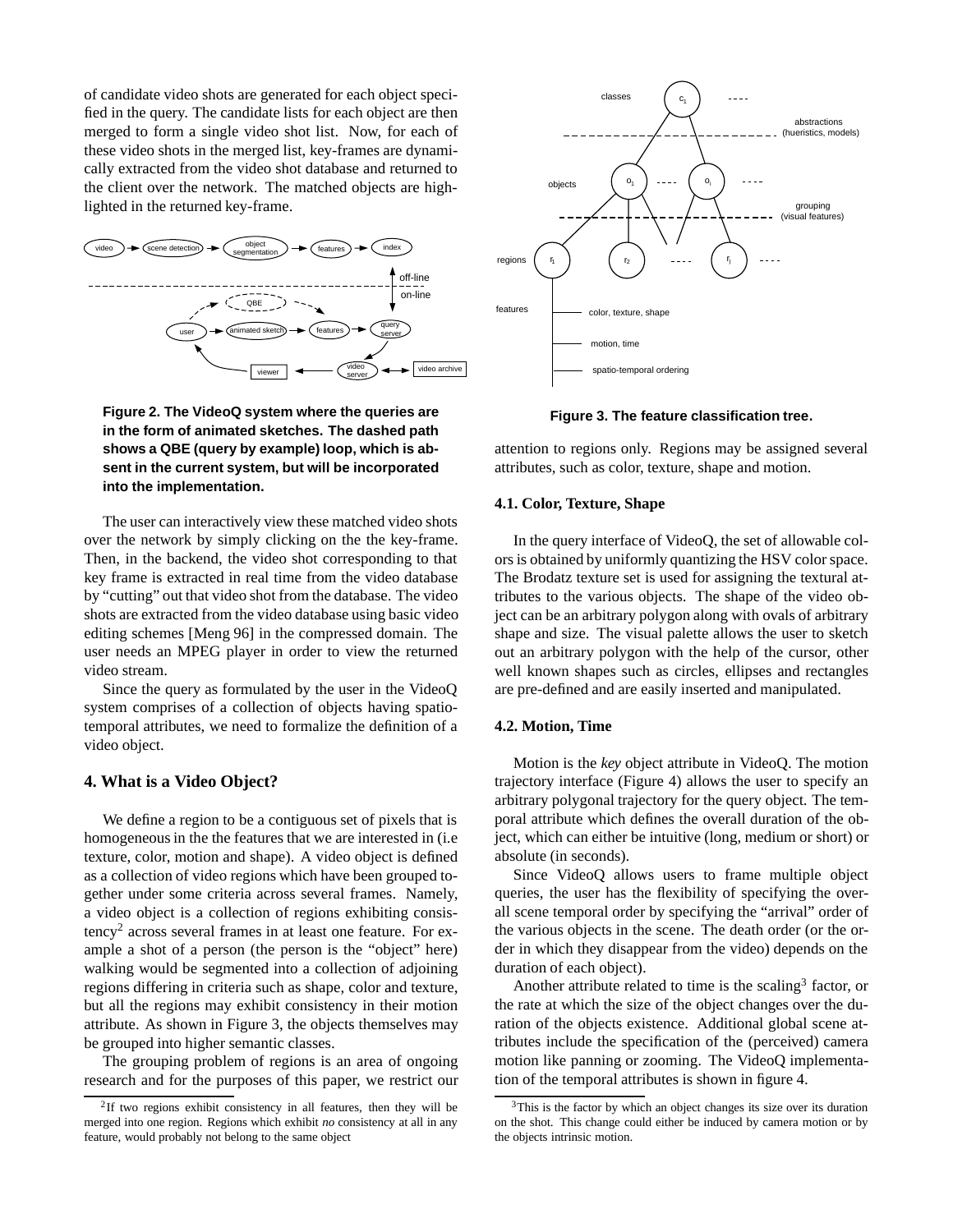

**Figure 4. The spatio-temporal description of an video object. The user can assign the duration, and an arbitrary trajectory to the video object. In addition, the user also specifies the temporal arrival order of the object in the scene.**

#### **4.3. Weighting the Attributes**

Prior to the actual query, the various features need to be weighted in order to reflect their relative importance in the query (refer to Figure 1). The feature weighting is global to the entire animated sketch; for example, the attribute color, will have the same weight across all objects. The final ranking of the video shots that are returned by the system is affected by the weights that the user has assigned to various attributes.

#### **5. Automatic Video Shot Analysis**

The entire video database is processed off-line. The individual videos are decomposed into separate shots, and then within each shot, video objects are tracked across frames.

## **5.1. Scene Cut Detection**

Prior to any video object analysis, the video must be split up into "chunks" or video shots. Video shot separation is achieved by scene change detection. Scene change are either abrupt scene changes or transitional (e.g. dissolve, fade in/out, wipe). [Meng 95] describes an efficient scene change detection algorithm that operates on compressed MPEG streams.

It uses the motion vectors and Discrete Cosine Transform coefficients from the MPEG stream to compute statistical measures. These measurements are then used to verify the heuristic models of abrupt or transitional scene changes. For example, when a scene change occurs before a B frame in the MPEG stream, most of the motion vectors in that frame will point to future reference frame. The real-time algorithm operates directly on the compressed MPEG stream, without complete decoding.

#### **5.2. Global Video Shot Attributes**

The global motion (i.e. background motion) of the dominant background scene is automatically estimated using the six parameter affine model [Sawhney 95]. A hierarchical pixel-domain motion estimation method [Bierling 88] is used to extract the optical flow. The affine model of the global motion is used to compensate the global motion component of all objects in the scene<sup>4</sup>. The six parameter model:

$$
\Delta x = a_o + a_1 x + a_2 y,\tag{1}
$$

$$
\Delta y = a_3 + a_4 x + a_5 y,\tag{2}
$$

where,  $a_i$  are the affine parameters,  $x, y$  are the pixel coordinates, and  $\Delta x$ ,  $\Delta y$  are the pixel displacements at each pixel.

Classification of global camera motion into modes such as zooming or panning is based on the global affine estimation. In order to detect panning, a global motion velocity histogram is computed along eight directions. If there is dominant motion along a particular direction, then the shot is labeled as a panning shot along that direction.

In order to detect zooming, we need to first check if the average magnitude of the global motion velocity field and two affine model scaling parameters  $(a_1 \text{ and } a_5)$  satisfy certain threshold criteria.

When there is sufficient motion, and  $a_1$  and  $a_5$  are both positive, then the shot is labeled as a "zoom-in" shot and if they are both negative then the shot is labeled as a "zoomout".

#### **5.3. Tracking Objects: Motion, Color and Edges**

Our algorithm for segmentation and tracking of image regions based on the fusion of color, edge and motion information in the video shot. The basic region segmentation and tracking procedure is shown in Figure 5. The projection and segmentation module is the module where different features are fused for region segmentation and tracking.

Color is chosen as the major segmentation feature because of its consistency under varying conditions. As boundaries of color regions may not be accurate due to noise, each frame of the video shot is filtered before color region merging is done. Edge information is also incorporated into the segmentation process to improve the accuracy. Optical flow is utilized to project and track color regions through a video sequence.

The optical flow of current frame  $n$  is derived from frame n and  $n + 1$  in the motion estimation module using a hierarchical block matching method [Bierling 88]. Given color regions and optical flow generated from above two processes, a linear regression algorithm is used to estimate the affine

<sup>4</sup>Global motion compensation is not needed if users prefer to search videos based on perceived motion.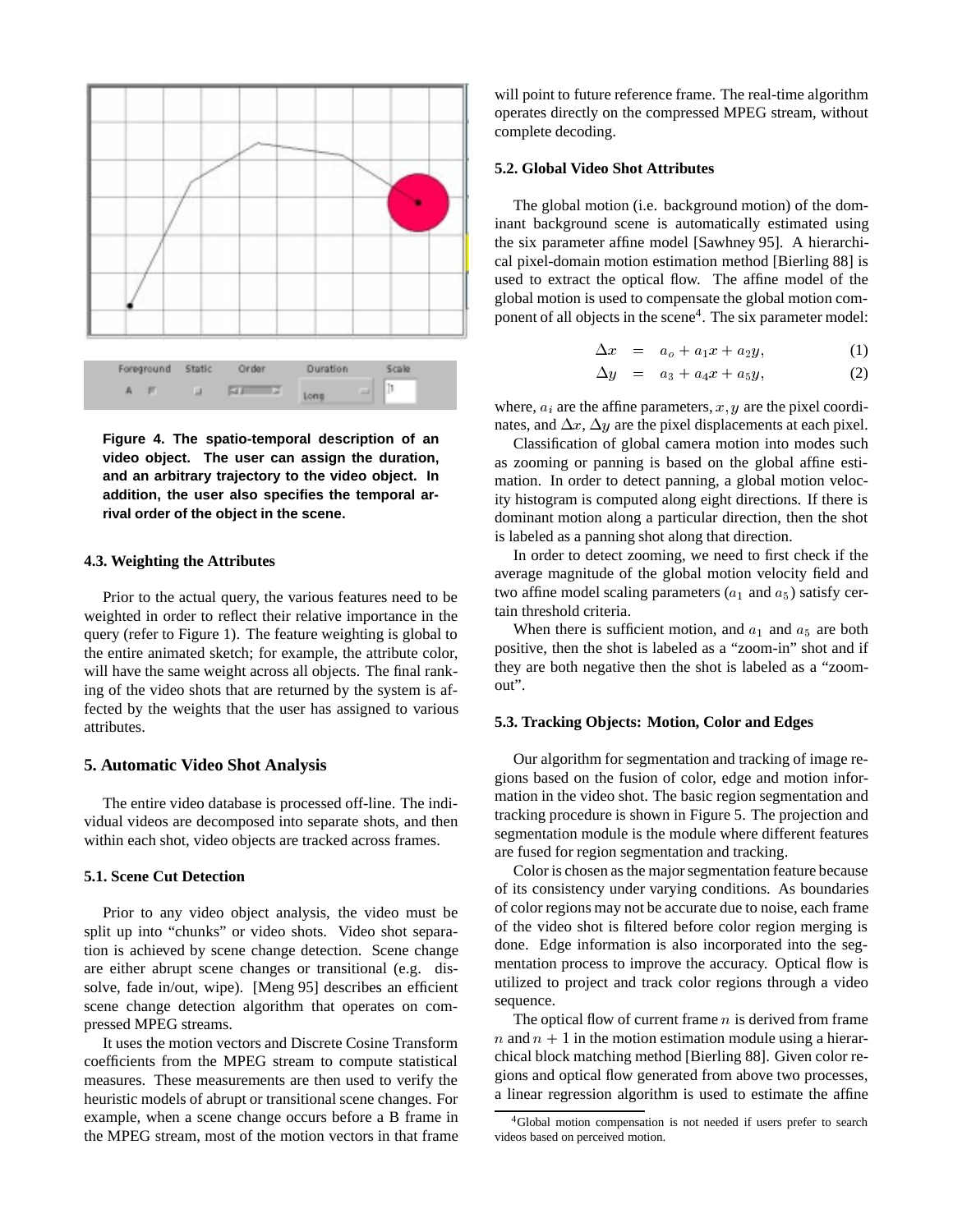

**Figure 5. Region segmentation and tracking of frame** <sup>n</sup>**.**

motion for each region. Now, color regions with affine motion parameters are generated for frame  $n$ , which will the be tracked in the segmentation process of frame  $n + 1$ .

#### **5.3.1. Projection and Segmentation Module**

Now we discuss the projection and segmentation module [Zhong 97] (see Figure 6). In the first step, the current frame (i.e. frame  $n$ ) is quantized in a perceptually uniform color space (e.g., CIE LUV space). Quantization palettes can be obtained by a uniform quantizer or clustering algorithms (e.g., self-organization map). After quantization, non-linear median filtering is used to eliminate insignificant details and outliers in the image while preserving edge information. In the meanwhile, edge map of frame  $n$  is extracted using edge detectors (e.g. Canny edge detector).

For the first frame in the sequence, the system will go directly to intra-frame segmentation. For intermediate frames, as region information is available from frame  $n - 1$ , an interframe projection algorithm is used to track these regions. All regions in frame  $n - 1$  are projected into frame n using their affine motion estimates. For every pixel in frame  $n$  that is covered by regions projected from the previous frame, we label it as belonging to the region to which it is closest in the CIE-LUV space. If a pixel is not covered by any projected region, then it remains unlabeled.

The tracked regions together with un-labeled pixels are further processed by an intra-frame segmentation algorithm. An iterative clustering algorithm is adopted: two adjoining regions with the smallest color distance are continuously merged until the difference is larger than a given threshold. Finally, small regions are merged to their neighbors by a morphological open-close algorithm. Thus, the whole procedure generates homogeneous color regions in frame  $n$  while tracking existing regions from frame  $n - 1$ .



**Figure 6. Region projection and segmentation of frame** <sup>n</sup>

The edge map is used to enhance color segmentation accuracy [Zhong 97]. For example, regions clearly separated by long edge lines will not be merged with each other. Short edge lines which are usually inside one color region will not affect the region merging process.

Figure 7 shows segmentation results with two sequences. In both cases, the top row shows original sequence and the second row shows a subset of automatically segmented regions being tracked. Tracked regions are shown with their representative (i.e. average) colors. Experiments show that our algorithm is robust for the tracking of salient color regions under different circumstances, such as multiple objects, fast or slow motion and instances of regions being covered and uncovered

# **6. Building the Visual Feature Library**

Once each object in the video shot has been segmented and tracked, we then compute the different features of the object and store them in our feature library. For each object we store the following features:

**Color** The representative color in the quantized CIE-LUV space. It is important to bear in mind that the quantization is not static, and the quantization palette changes with each video shot. The quantization is calculated anew for each sequence with the help of a self organizing map.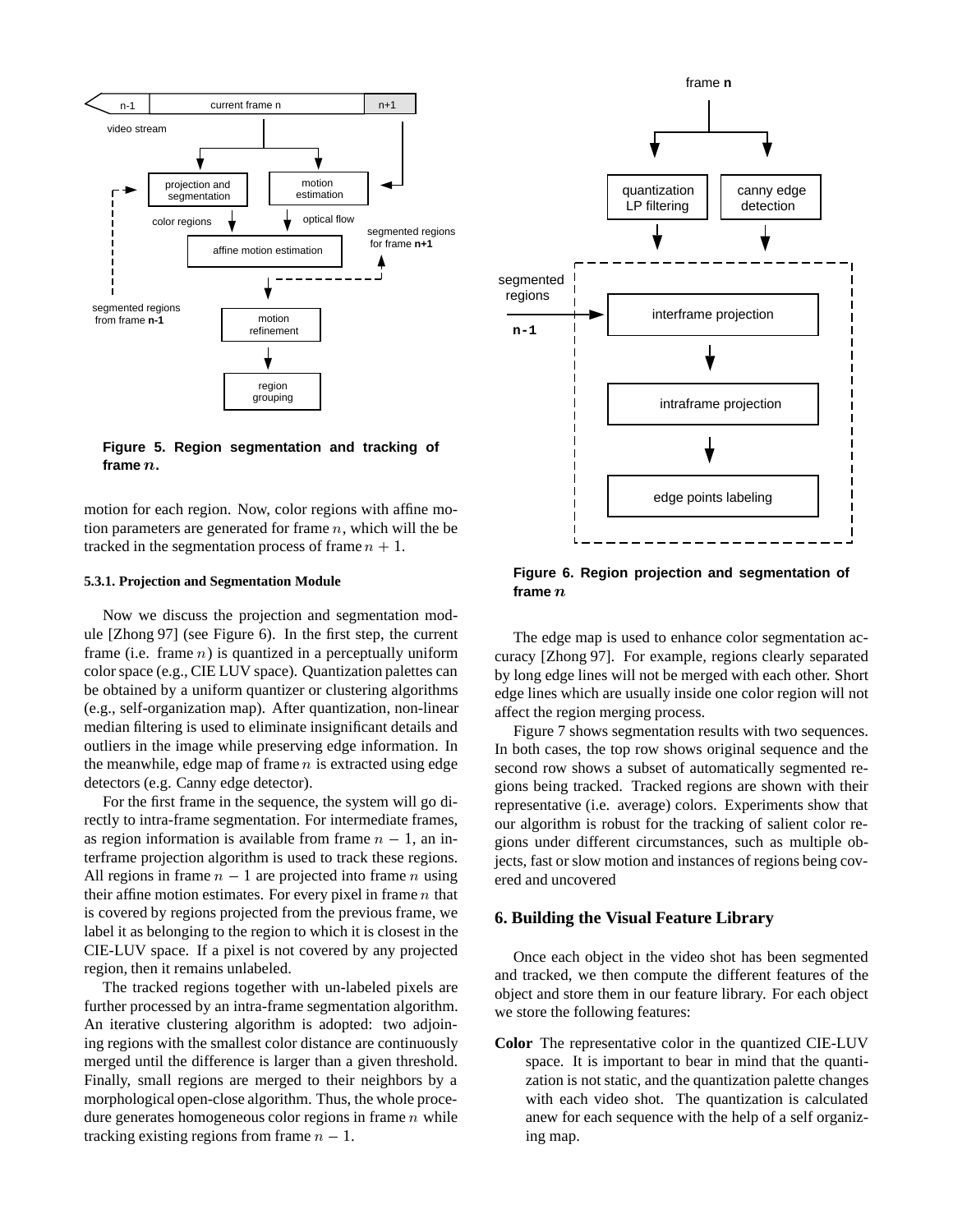

**Figure 7. Region segmentation on QCIF sequences, using feature fusion. The top rows show the original sequence while the corresponding bottom rows show the segmented regions.**

- **Texture** Three Tamura [Tamura 78] texture measures, coarseness, contrast and orientation, are computed as a measure of the textural content of the object.
- **Motion** The motion of the video object is stored as a list of  $N - 1$  vectors (where the number of frames in the video is  $N$ ). Each vector is the average translation of the centroid of the object between successive frames<sup>5</sup> after global motion compensation [Sawhney 95]. Along with this information, we also store the frame rate of the video shot sequence hence establishing the "speed" of the object as well as its duration.
- **Shape** For each object, we first determine the principal components of the shape by doing a simple eigenvalue analysis [Saber 97a]. At the same time we generate first and second order moments of the region. Two other new features, the normalized area<sup> $6$ </sup>, and the the percentage area<sup>7</sup> are calculated. We then determine if the region can be well approximated by an ellipse and label it so if that is indeed the case. We chose not to store the best fit polygon to the object because of reasons of computational complexity. The computational complexity of matching two arbitrary  $N$  vertex polygons is  $O(N^2 \log N)$  [Arkin 91].

The resulting library is a simple database having a {attribute, value} pair for each object. Creating a relational database will obviously allow for more complex queries to be performed over the system as well as decrease the overall search time. The issue of the structure of the database is an

important one, but was not a priority in the current implementation of VideoQ.

# **7. Feature Space Metrics**

The nature of the metric, plays a key role in any image or video retrieval system. Designing good metrics is a challenging problem as it often involves a tradeoff between computational complexity of the metric and the quality of the match. For it is not enough to be able to locate images or videos that are close under a metric, they must be perceptually close to the query.

While we employ well accepted metrics for color, texture and shape, we have designed new metrics to exploit the spatio-temporal information in the video.

#### **7.1. Matching Motion Trails**

A motion trail is defined to be the three dimensional trajectory of a video object. It is represented by a sequence  ${x[i], y[i]}, i \in \{1, \ldots N\}$ , the three dimensions comprising of the two spatial dimensions  $x, y$  and the temporal dimension  $t$  (normalized to the frame number. The frame rate provides us with the true time information). Prior techniques to match motion [Dimitrova 94], have used simple chain codes or a B-spline to represent the trajectory, without completely capturing the spatio-temporal characteristic of the motion trail.

The user sketches out the trajectory as a sequence of vertices in the  $x - y$  plane. In order for him to specify motion trail completely he must specify the duration of the object in the video shot. The duration is quantized (in terms of the frame rate<sup>8</sup>) into three levels: long, medium and short. We compute the entire trail by uniformly sampling the motion trajectory based on the frame rate.

We develop two major modes of matching trails:

- **Spatial** In the spatial mode, we simply project the motion trail onto the  $x - y$  plane. This projection results in an ordered contour. The metric is then measures distances between the query contour and the corresponding contour for each object in the database. This kind of matching provides a "time-scale invariance". This is useful when the user is unsure of the time taken by an object to execute the trajectory<sup>9</sup>.
- **Spatio-Temporal** In the spatio-temporal mode, we simply use the entire motion trail to compute the distance. We use the following distance metric:

$$
\sum_{i} ((x_q[i] - x_t[i])^2 + (y_q[i] - y_t[i])^2), \qquad (3)
$$

i

 $5$ We could have also stored the the successive affine transformations, but that would have increased the complexity of the search. Also, it is worth keeping in mind that the users will not have "exact" idea of the trajectory of the object that they wish to retrieve.

<sup>&</sup>lt;sup>6</sup>the ratio of the area of the object to the area of the circumscribing circle. Note that this feature is invariant to scale.

 $7$  this is the percentage of the area of the video shot that is occupied by the object

 $8$ We quantify it in terms of (frame rate)/(unit distance). Where the distance refers to the length of the motion trajectory in pixels. We assume a canonical frame rate of 30 frames/sec.

<sup>&</sup>lt;sup>9</sup>A immediate benefit of using this method is when one is matching against a database of sports shots, then "slow-motion" replays as well as "normal-speed" shots will be retrieved as they both execute the same  $xy$ contour.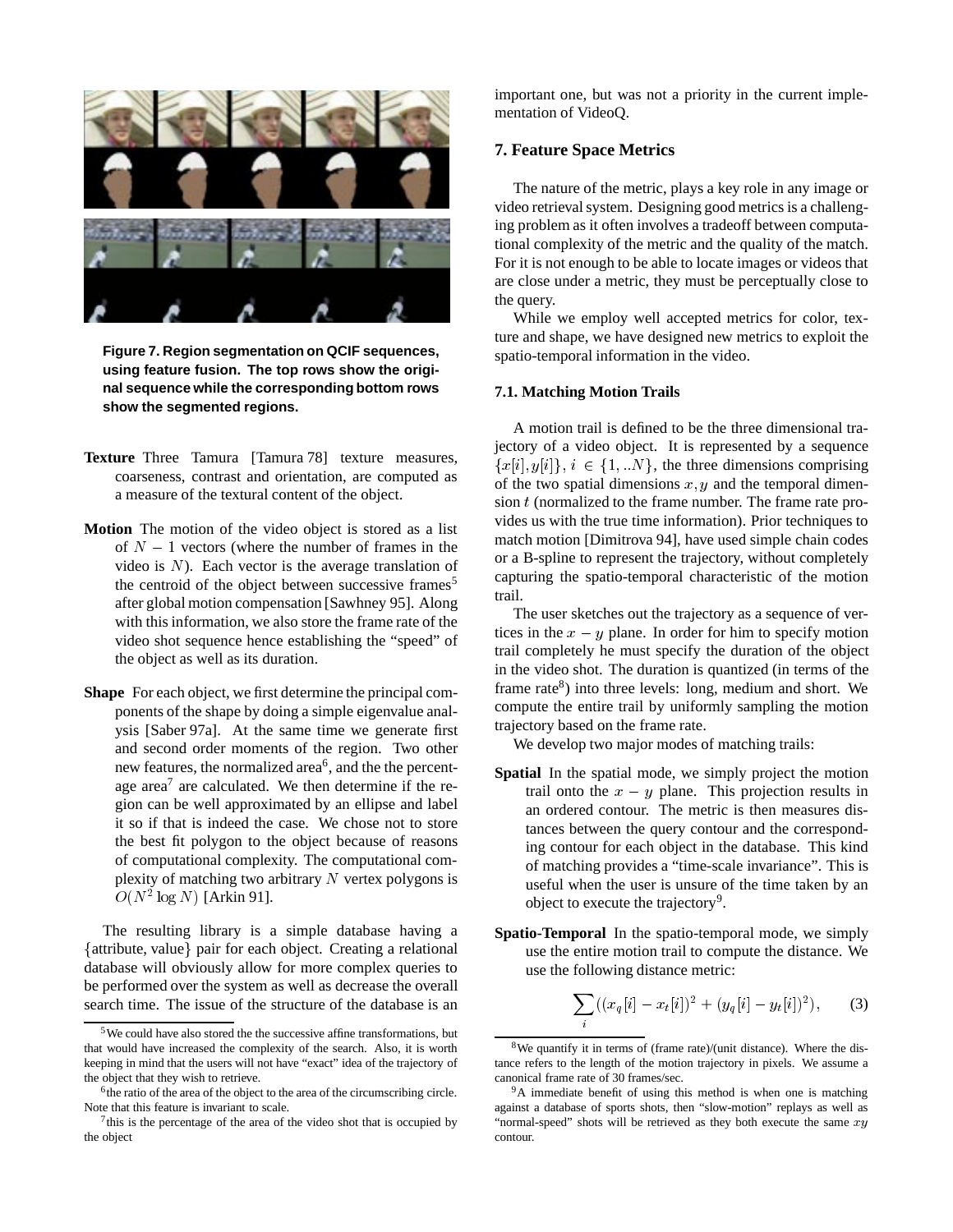where, the subscripts  $q$  and  $t$  refer to the query and the target trajectories respectively and the index i runs over the the frame numbers<sup>10</sup>. Since in general, the duration of the query object will differ from that of the objects in the database, there are some further refinements possible.

- When the durations differ, we could simply match the two trajectories up till the shorter of the two durations (i.e the index  $i$  runs up til min (query duration; database object duration) and ignore the "tail").
- We could also normalize the the two durations to a canonical duration and then perform the match.

## **7.2. Matching Other Features**

Let us briefly describe the distance metrics used in computing the distances in the other feature spaces.

**Color** The color of the query object is matched with the mean color of a candidate tracked object in the database as follows:

$$
C_d = \sqrt{(L_q - L_t)^2 + 4(U_q - U_t)^2 + 4(V_q - V_t)^2},
$$
\n(4)

where,  $C_d$  is the weighted Euclidean color distance in the CIE-LUV space and the subscripts  $q$  and  $t$  refer to the query and the target respectively.

**Texture** In our system, we compute three Tamura [Tamura 78] texture parameters (coarseness, contrast and orientation) for each tracked object. The distance metric is simply the Euclidean distance weighted along each texture feature with the variances along each channel:

$$
T_d = \sqrt{\frac{(\alpha_q - \alpha_t)^2}{\sigma_\alpha^2} + \frac{(\beta_q - \beta_t)^2}{\sigma_\beta^2} + \frac{(\phi_q - \phi_t)^2}{\sigma_\phi^2}},
$$
(5)

where,  $\alpha$ ,  $\beta$  and  $\phi$  refer to the coarseness, contrast and the orientation respectively and the various  $\sigma_{\alpha,\beta,\phi}$  refer to the variances in the corresponding features.

**Shape** In the current implementation, the metric only involves the principal components of the shape:

$$
Sh_d = \left| \frac{\lambda_{2_q}}{\lambda_{1_q}} - \frac{\lambda_{2_t}}{\lambda_{1_t}} \right|,\tag{6}
$$

where,  $\lambda_2$  and  $\lambda_1$  are the eigenvalues along the principal axes of the object (their ratio is the aspect ratio).

**Size** This is simply implemented as a distance on the area ratio $11$ :

$$
Si_d = 1 - \frac{\min(A_q, A_t)}{\max(A_q, A_t)},
$$
\n(7)

where,  $A_{q,t}$  refer to the percentage areas of the query and target respectively.

The total distance is simply the weighted sum of these distances, after the dynamic range of each metric has been normalized to lie in  $[0, 1]$ . i.e

$$
D_g = \sum_{i \in \{\text{features}\}} \omega_i D_i,\tag{8}
$$

where  $\omega_i$  is the weight assigned to the particular feature and  $D_i$  is the distance in that feature space.

# **8. Query Resolution**

Using these feature space metrics and the composite distance function, we compute the composite distance of each object in the database with the each object in the query. Let us now examine how we generate candidate video shots, given a single and multiple objects as queries. An example of an single object query along with the results (the candidate result) is shown in Figure 1.

# **8.1. Single Object Query**

The search along each feature of the video object produces a candidate list of matched objects and the associated video shots. Each candidate list can be merged by a rank threshold or a feature distance threshold. Then, we merge the candidate lists, keeping only those that appear on the candidate list for each feature. Next, we compute the global weighted distance  $D_q$ , and then sort the merged list based on this distance. A global threshold is computed (based on the individual thresholds and additionally modified by the weights) which is then used to prune the object list. This is schematically shown is Figure 8. Since there is a video shot associated with each of the objects in the list, we return the key-frames of the corresponding video shots to the user.



**Figure 8. Generating the candidate video shot list for a single object query. The first column of features shows the features of the query, while the second column shows the features across all objects in the database.**

## **9. How does VideoQ perform?**

Evaluating the performance of video retrieval systems is still very much an open research issue [Chang 97]. There

 $10$ Alternately, the index could run over the set of subsampled points

 $11$ This is the area of the object divided by the area of the entire shot.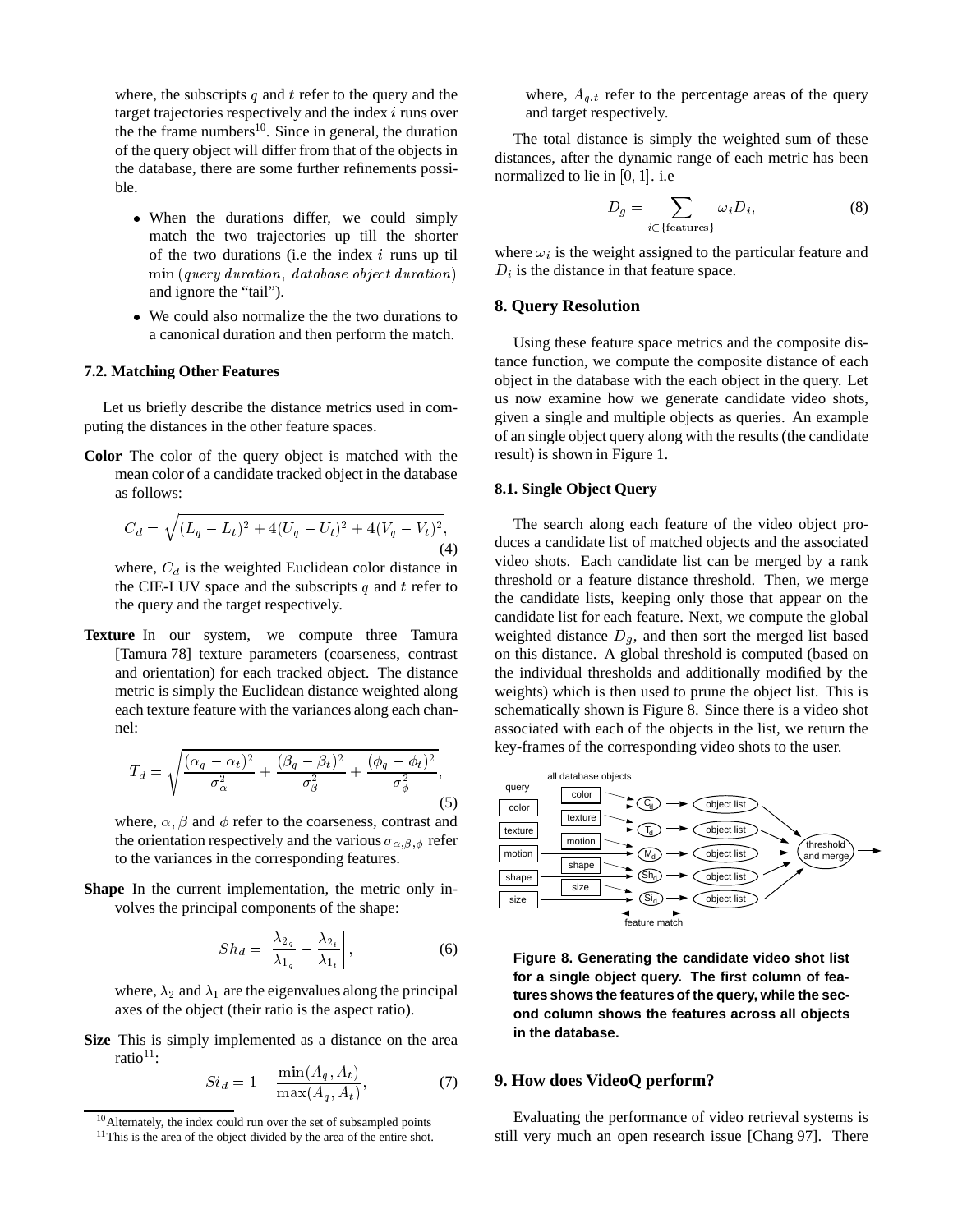does not exist a standard video test set to measure retrieval performance nor standard benchmarks to measure system performance. This is partly due to the emerging status of this field. To evaluate VideoQ, we use two different approaches. First, we extend the standard precision-recall metrics in information retrieval. Although we acknowledge several drawbacks of this classical metric, we include it here simply as a reference. Another type of metric measures the effort and cost required to locate a particular video clip that a user has in mind or one that the user may have previously browsed in the database.

## **9.1. Precision-Recall Type Metrics**

In our experimental setup, we have a collection of 200 video shots, categorized into sports, science, nature, and history. By applying object segmentation and tracking algorithms to the video shots, we generated a database of more than 2000 salient video objects and their related visual features.

To evaluate our system, precision-recall metrics are computed. Precision-recall metrics characterize the retrieval effectiveness of the system. While the VideoQ system is composed of many parts, such as scene cut detection, object segmentation and tracking, and feature selection and matching, precision-recall metrics measure how well the system as a whole performs. Performance is based solely on how close the returned results compare with the ground truth.

Before each sample query, the user establishes a ground truth by choosing a set of relevant or "desired" video shots from the database. For each sample query shown in Figure 9, a ground truth is established by choosing all the relevant video shots in the database that have corresponding features. The sample query returns a list of candidate video shots, and precision-recall values are calculated according to equations 9, 10. A precision-recall curve is generated by increasing the size of the return list and computing precision-recall values for each size.

$$
Recall = \frac{Retrieved and relevant}{All relevant in the database}
$$
 (9)

$$
Precision = \frac{Retrieved and relevant\nNumber retrieved} \qquad (10)
$$

where, the relevant video shots are predefined by the ground truth database.

Four sample queries were performed as shown Figure 9. The first sample query specifies a skin-colored, mediumsized object that follows a motion trajectory arcing to the left. The ground truth consisted of nine video shots of various high jumpers in action and brown horses in full gallop. The return size is increased from 1 to 20 video shots, and a precision-recall curve is plotted in Figure 10 (a).

An overlay of the four precision-recall curves is plotted in Figure 10. For an ideal system, the precision-recall curve is a horizontal line with precision value of 1.0 as recall ranges from 0.0 to 1.0. For normal systems, the precision-recall

curve remains relatively flat up to a certain recall value, after which the curve slopes downward. We note that a breakpoint as the point where the number of retrieved video shots equals the number of relavant video shots. The breakpoints of the four precision-recall curves are marked with a cross. The distance of the breakpoint from 1.0 (the optimal recall point) indicates how effective that particular query was; the farther the distance of breakpoint, the less optimal the performance.

Both sample queries (a) and (c) performed well in Figure 10. In both cases, the motion trajectories were welldefined, not easily confused with camera motion. The sample query (b), however, did not perform as well. One reason is that, in some video shots, the background objects were not properly compensated by the global motion compensation algorithm and were treated as foreground objects. Since the video database contains many shots where the camera is panning from right to left, those same background objects were indexed with left/right motion trajectories. The average precision-recall curve is also calculated and plotted in Figure 11.



**Figure 9. Four sample queries used in the precisionrecall experiments. (a-b) Highlights motion, color and size. (c) Highlights motion and size. (d) Highlights multiple objects in addition to motion and size.**

## **9.2. Time and Cost to Find a Particular Video Shot**

Two benchmarks are used to evaluate how efficiently the system uses its resources to find the correct video shot. Query frequency measures how many separate queries are needed to get a particular video shot in the return list. Bandwidth measures how many different false alarms are returned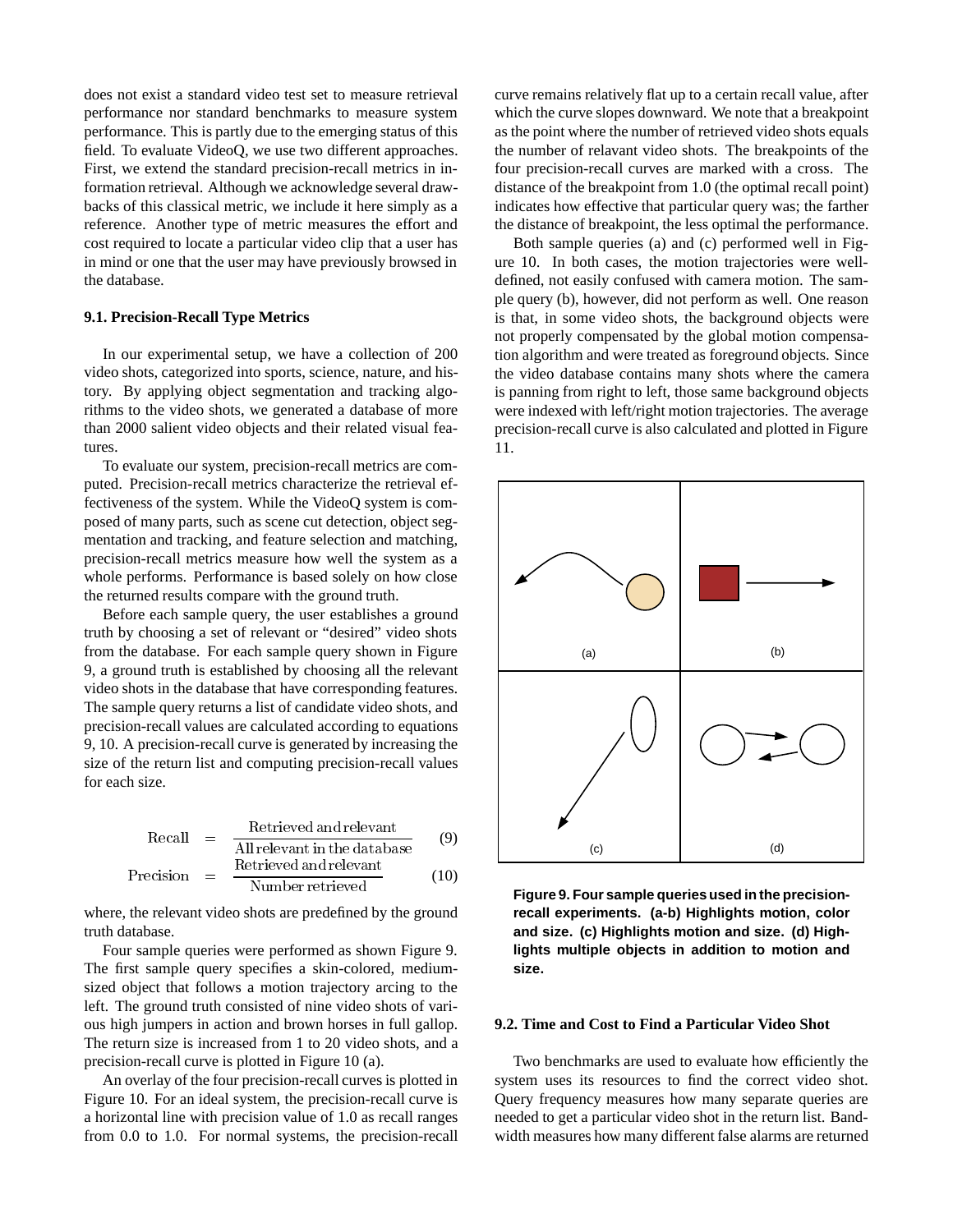

**Figure 10. The precision-recall curves corresponding to the sample queries of Figure 9**



**Figure 11. The precision-recall curve averaged over the four precision-recall curves of Figure 10**

before obtaining the correct video shot in the return list.

A randomly generated target video shot, shown in Figure 12 (b), is chosen from the database. In order to find this video shot, we query the system, selecting a combination of objects, features, and feature weights. The total number of queries to get this video shot is recorded. By varying the size of the return list, the query frequency curve is generated.

Each query returns a list of video shots from an HP 9000 server over the network to a client. The video shot is actually represented by a 88x72 key frame. In many cases, a series of queries were needed to reach a particular video shot. The number of key frames that were returned are totaled. Repeat frames are subtracted from this total since they are stored in the cache and not retransmitted over the network. Conceptually bandwidth is proportional to the total number of key frames transmitted. Therefore the bandwidth is recorded and by varying the size of the return list, the bandwidth curve is generated.

Twenty target video shots, similar to those in Figure 12, are randomly selected. For each target video shot, sample queries are performed, and query frequency and bandwidth curves are generated by varying the return size from 3 to 18 video shots.

The query frequency curve in Figure 13 shows that a greater number of queries are needed for small return sizes. On average for a return size of 14, only two queries are needed to reach the desired video shot.

In Figure 14, the bandwidth curve linearly decreases as return size decreases. For small return sizes, many times ten or more queries failed to place the video shot within the return list. These "failed" videos, shown in Figure 15, were simply discarded in this case. In Figure 16, we compensate for these failed queries by applying a heuristic to penalize the returned videos. Once this was done, the average bandwidth was recalculated in Figure 16, which shows that a medium return size requires the least amount of bandwidth.

The system performed better when it was provided with more information. Multiple object queries proved more effective than single object queries. Also, objects with a greater number of features, such as color, motion, size, and shape, performed better than those with just a few features. It is also important to emphasize that certain features proved more effective than others. For example, motion was the most effective, followed by color, size, shape and texture.

#### **9.3. Querying Multiple Objects**

When the query contains multiple video objects, we need to merge the results of the individual video object queries. The final result is simply an logical intersection of all the results of the individual query objects. When we perform a multiple object query in the the present implementation, we do not use the relative ordering of the video objects in space as well in time. These additional constraints could be imposed on the result by using the idea of 2D strings [Chang 87], [Shearer 97], [Smith 96] (discussed in 10.3).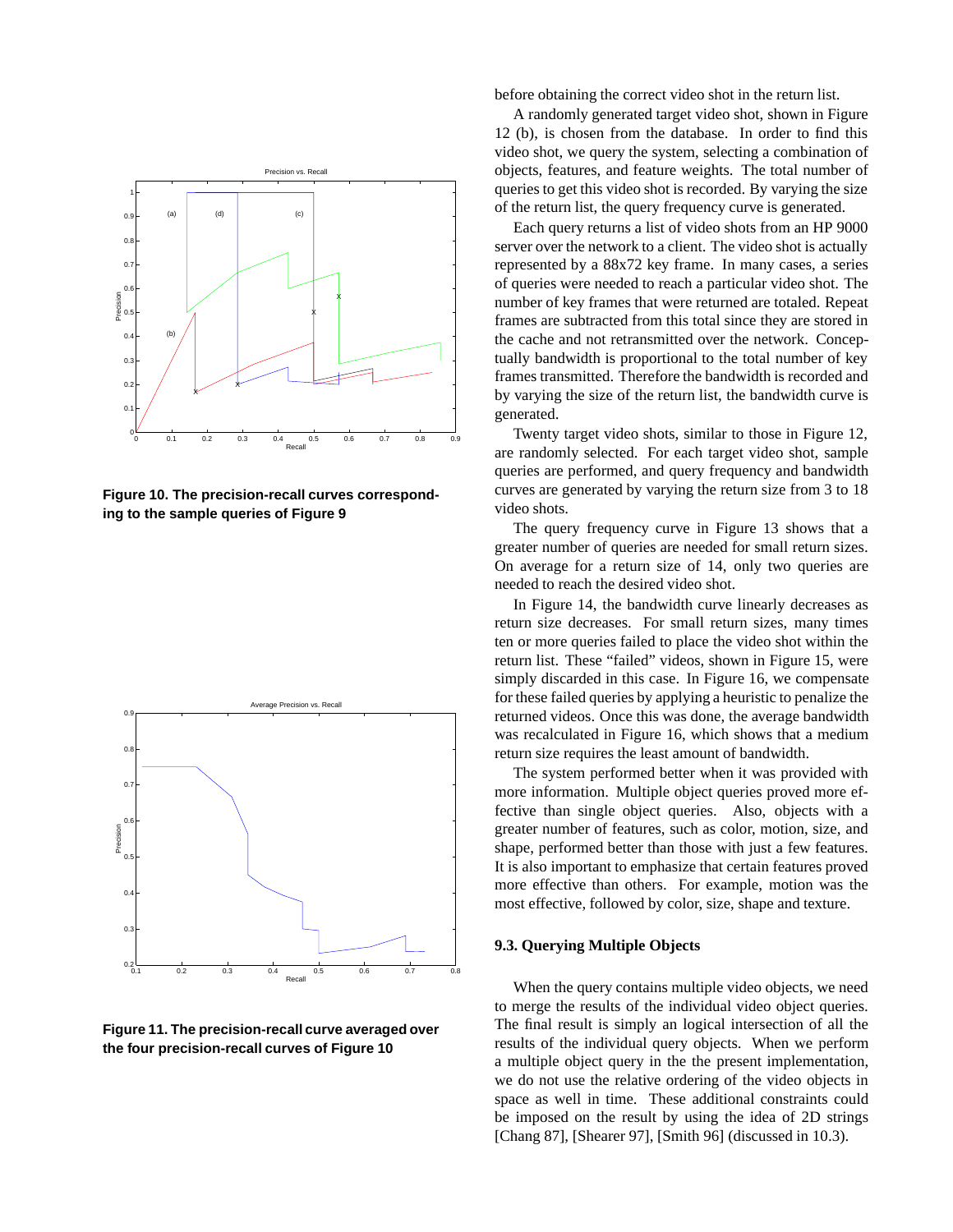

**Figure 12. Three sample queries used in system benchmarks. The left column shows the final sketch to successfullyretrieve the video. (a) A Skier (b) Two soccer players (c) A baseball query. In the baseball video clip, the catcher moves to the left. Also note the strong match of the sky-like texture to the sky.**



**Figure 14. Average bandwidth used in reaching a video shot (accounting for successful cases only).**



**Figure 13. Average number of queries needed to reach a video shot (accountingfor successfulcases only).**



**Figure 15. Number of failed videos for a particular return size.**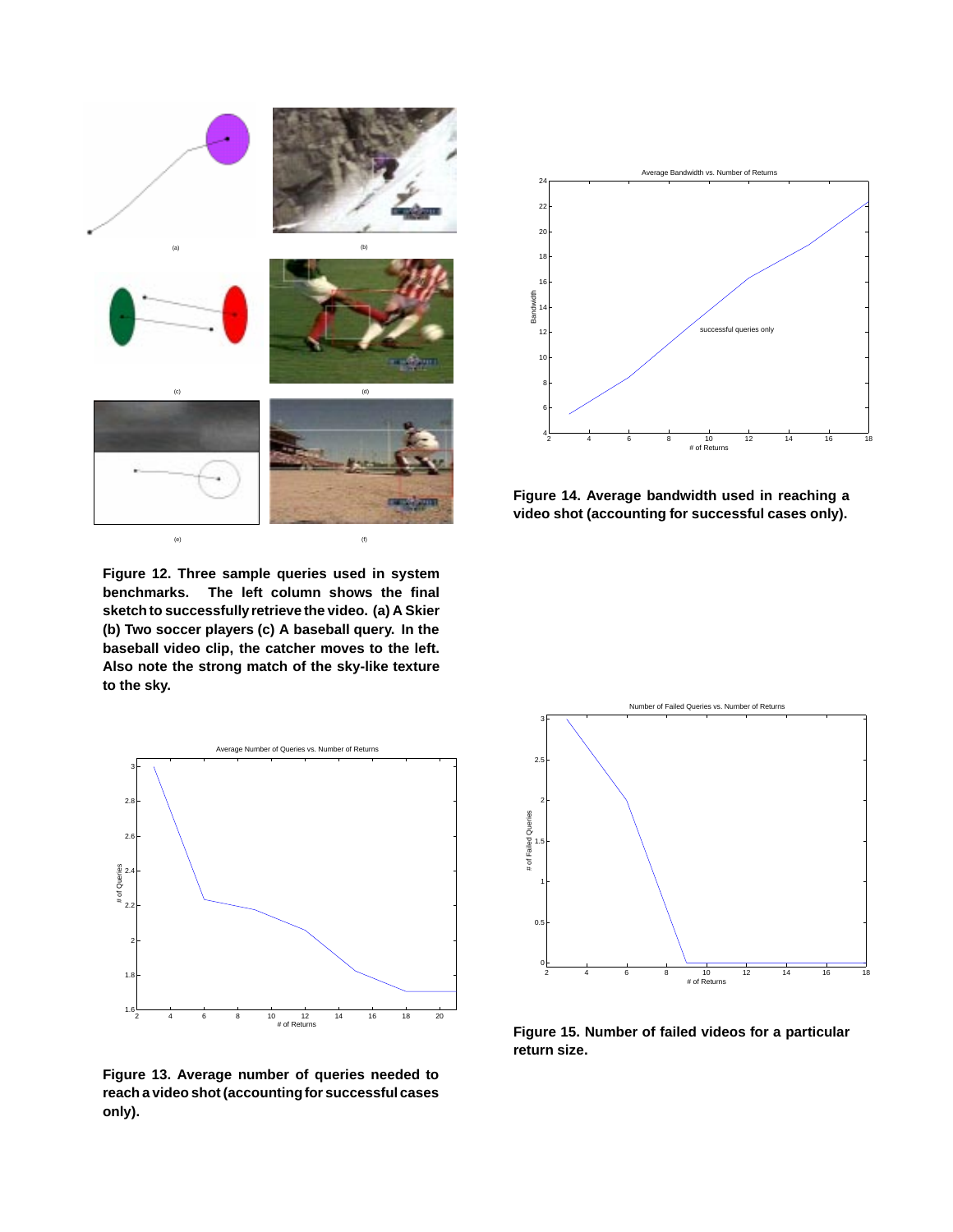

**Figure 16. Average bandwidth used including the failed videos.**

# **10. Research Issues in VideoQ**

While the results section (Section 9) demonstrates that VideoQ works well, there are other issues that need to be addressed. This section contains a brief overview of the issues that we are currently working on.

#### **10.1. Region Grouping**

Automatic region grouping, is an open problem in computer vision, and in spite of decades of research, we are still far from completely a automated technique that works well on unconstrained data. Nevertheless, the segmented results, need to be further grouped in order for us to prune the search as well search at a higher semantic level. Also good region grouping is needed avoid over-segmentation of the video shot.

# **10.2. Shape**

One of the biggest challenges with using shape as a feature is to be able to represent the object while retaining a computationally efficient metric to compare two shapes. The complexity of matching two arbitrary  $N$  point polygons is  $O(N^2 \log N)$  [Arkin 91].

One approach is to use geometric invariants to represent shape [Mundy 92], [Karen 94], [Lei 95]. These are invariants on the coefficients of the implicit polynomial used to represent the shape of the object. However, these coefficients need to be very accurately calculated as the representation (that of implicit polynomials) is very sensitive to perturbations. Additionally, generating these coefficients is a computationally intensive task.

#### **10.3. Spatio-Temporal Search**

We are currently extending the work done on VisualSEEk [Smith 96] on 2-D strings [Chang 87] in order to effectively constrain the query results. There has been work using modified 2-D strings as a spatial index into videos [Arndt 89], [Shearer 97].

For video, 2-D strings can be extended to a sequence of 2D-strings or a 2D-string followed by a sequence of change edits [Shearer 97]. Building on these observations we propose two efficient methods for indexing spatio-temporal structures of segmented video objects.

- In the first method, only frames with significant changes of spatial structures need to be explicitly indexed (by 2D strings of those image frames). Given such a representation, users will be able to search video objects or events of interest (e.g., two objects swap locations, birth or death of objects) by specifying temporal instances or changes of spatial structures. A simplified representation is to include the 2D strings at the beginning frame, the ending frame, and several sampled frames in between.
- The second method extends the 2D-string based query to 3D-strings. Video objects may be projected to x,  $y$ and time dimensions to index their absolute centroid position, 3-dimensional support, and relative relationships. More sophisticated variations of 3D strings can be used to handle complex relationships such as adjacency, containment, overlap.

# **11. Conclusions**

Video search in large archives is an emerging research area. Although integration of the diverse multimedia components is essential in achieving a fully functional system, we focus on exploiting visual cues in this paper. Using the visual paradigm, our experiments with VideoQ show considerable success in retrieving diverse video clips such as soccer players, high jumpers and skiers. Annotating video objects with motion attributes and good spatio-temporal metrics have been the key issues in this paradigm.

The other interesting and unique contributions include developing a fully automated video analysis algorithm for object segmentation and feature extraction, a java-based interactive query interface for specifying multi-object queries, and the content-based visual matching of spatio-temporal attributes.

Extensive content analysis is used to obtain accurate video object information. Global motion of the background scene is estimated to classify the video shots as well as to obtain the local object motion. A comprehensive visual feature library is built to incorporate most useful visual features such as color, texture, shape, size, and motion. To support the on-line Web implementation, our prior results in compressed-domain video shot segmentation and editing are